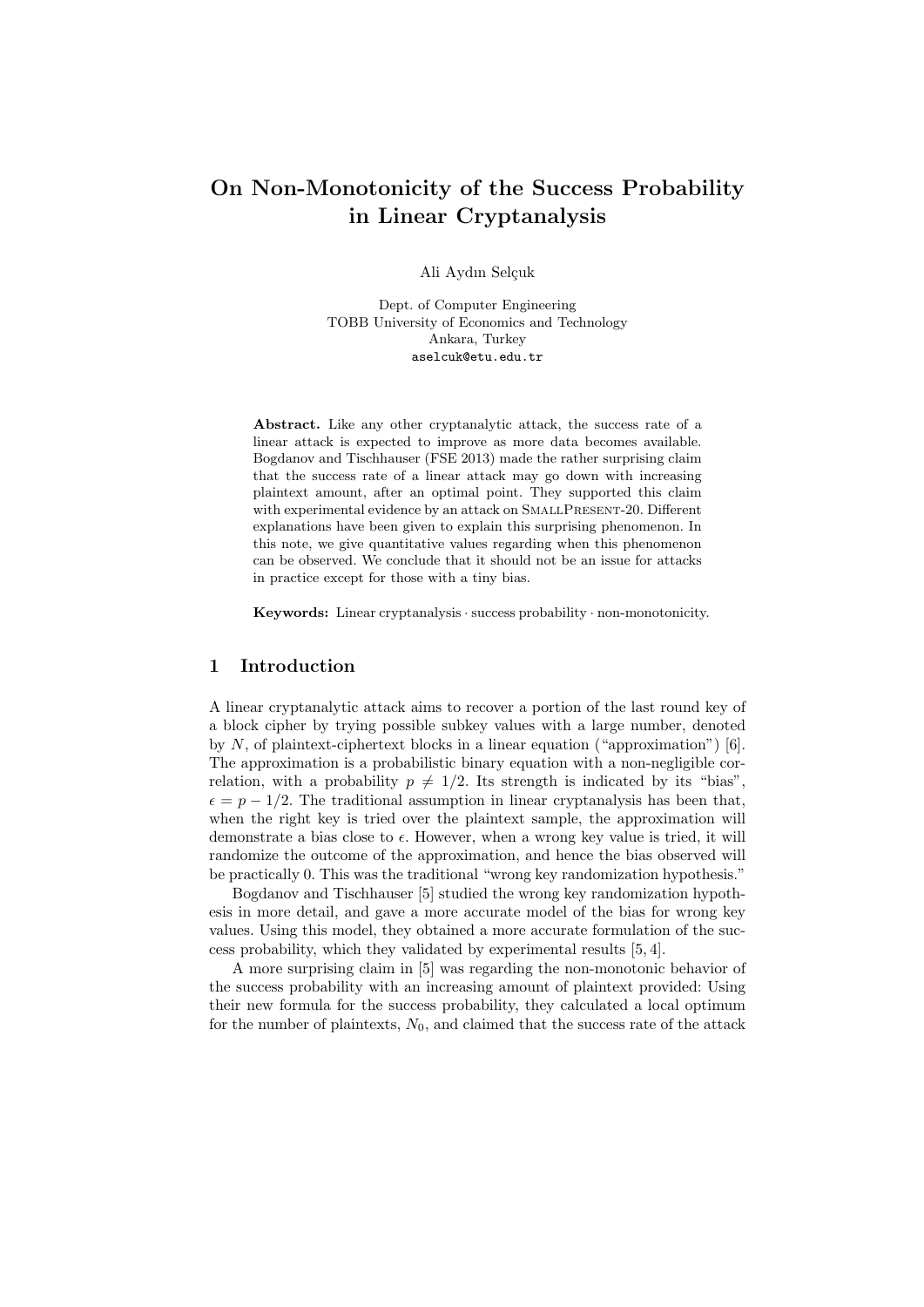2 Ali Aydın Selçuk

would deteriorate when  $N > N_0$ . They supported this claim by an experimental attack on SmallPresent-20.

Later, Ashur et al. [2, 1] contested this claim. They gave the following explanation for the non-monotonic behavior observed in the experiments of [5]: Let  $m$  denote the bit length of the round key portion under attack and  $a$  denote the aimed advantage level of the attack. (I.e., the attack's aim is to get the right key value ranked within the top  $2^{m-a}$  out of  $2^m$  key candidates tried.) When the bias of the approximation is so low that the right key's bias is not sufficient to put it within the top  $2^{m-a}$  key candidates (i.e., there are  $2^{m-a}$  or more wrong keys with a random bias that dominate the right key in the approximation), the success rate of the attack will deteriorate with increasing  $N$ , as it should. But the non-monotonicity claim is true only for approximations with such a low bias.

More recently, Samajder and Sarkar [7] presented a more complex, statistical analysis of the non-monotonicity phenomenon.

In this paper, we aim to clarify the confusion surrounding the non-monotonicity claim. We point out a misinterpretation in [5]. Our findings support the view of [2], namely that non-monotonicity of the success probability can be an issue only when the approximation has an extremely small bias.

### 2 Non-Monotonicity of the Success Probability

In the traditional approach in linear cryptanalysis, the bias of an approximation with a wrong key value substituted had been assumed to be 0. This assumption was challenged by Bogdanov and Tischhauser [5] who gave a more accurate model, known as the "adjusted wrong key randomization hypothesis."

Let  $n$  be the block length of the cipher,  $p$  be the probability of the approximation, and  $\epsilon = p - 1/2$  be its bias (taken without the absolute value). Let  $\epsilon_w$  denote the approximation's bias for a wrong key value, as a random variable with respect to the random wrong key. The adjusted wrong key randomization hypothesis can be summarized as follows:

$$
\epsilon_w \sim \mathcal{N}(0, 2^{-n-2}),\tag{1}
$$

where  $\mathcal{N}(\mu, \sigma^2)$  denotes the normal distribution with mean  $\mu$  and variance  $\sigma^2$ .

Bogdanov and Tischhauser [5] revised the success probability formula given by Selçuk [8] accordingly and obtained a more accurate formula:

$$
P_S \approx \Phi\left(2\sqrt{N}|\epsilon| - \sqrt{1 + \frac{N}{2^n}} \Phi^{-1} (1 - 2^{-a-1})\right). \tag{2}
$$

Taking the first derivative of  $(2)$  w.r.t. N, they obtained the relative extremum<sup>1</sup>,

$$
N_0 = \frac{4\epsilon^2 2^{2n}}{(\Phi^{-1}(1 - 2^{-a-1}))^2 - 4\epsilon^2 2^n}.
$$
\n(3)

<sup>&</sup>lt;sup>1</sup> As we checked with the authors [3], the power  $2n$  in the denominator was a typo and should instead be  $n$ , as we write here.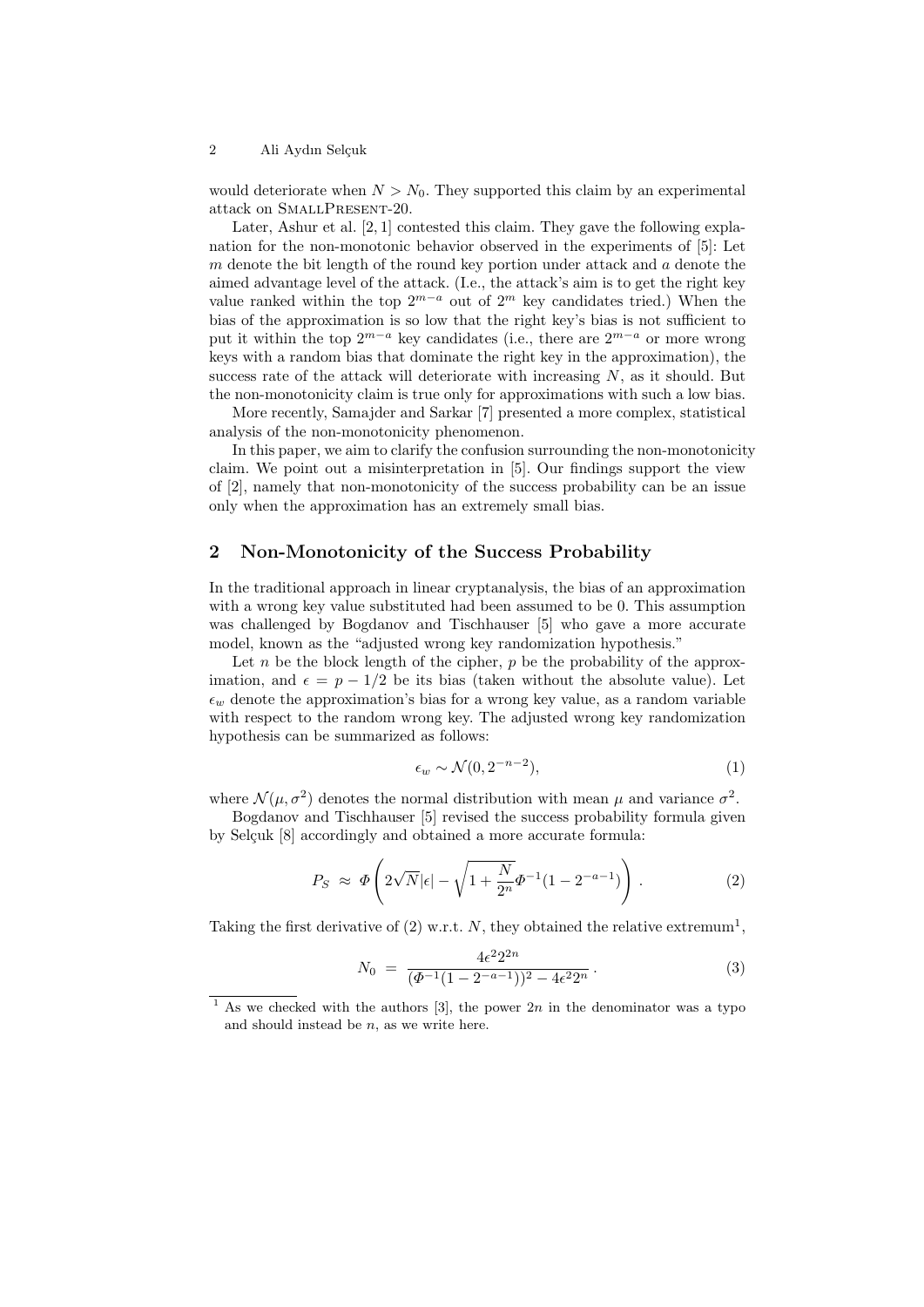They interpreted this to be the optimum data amount for a linear attack.

They presented the results of an experimental attack to support this claim: They implemented an attack on SMALLPRESENT-20 using a linear approximation with bias  $|\epsilon| = 2^{-10}$ , aiming an advantage of  $a = 12$  bits. The attack's success rate obtained a peak value of  $P_s = 0.0011$  with  $N = 2^{18.75}$  plaintexts and then deteriorated with more plaintexts used.

They attributed this non-monotonic behavior of the success probability to the increasing noise with increasing data; "the probability of duplicates increases with  $N$ , up to a point where adding more samples to the statistic only amplifies the noise." [5].

### 3 A More Critical Look

If we look at the denominator of (3) carefully, we see that the denominator will be negative as long as  $\Phi^{-1}(1-2^{-a-1}) < |\epsilon| 2^{n/2+1}$ . The inverse normal  $\Phi^{-1}$ is a very slowly growing function, and in most attacks in practice we will have  $\Phi^{-1}(1-2^{-a-1}) < 8$ . Numeric values of  $\Phi^{-1}$  are demonstrated in Table 1.

**Table 1.** Slow increase of  $\Phi^{-1}$  for exponentially decreasing tail.

| q                    | đБ<br>q |
|----------------------|---------|
| 2                    | 3.097   |
| 20<br>$\mathfrak{D}$ | 4.763   |
| 30<br>$\mathfrak{D}$ | 6.009   |
| 40<br>2              | 7.048   |
| 50<br>2              | 7.956   |

Provided that the approximation's bias  $|\epsilon|$  is significantly greater than  $2^{-n/2}$ (e.g.,  $4 \frac{2^{-n}}{2}$  or larger), which is needed anyway to have a viable linear attack, the denominator of (3) and hence the  $N_0$  value obtained will be negative! A similar check of the second derivative reveals it to be positive under these conditions, indicating a relative minimum rather than a maximum.

## 4 Discussion

As mentioned above, the experiment in [5] used to verify the non-monotonicity claim had parameters  $n = 20$ ,  $|\epsilon| = 2^{-10}$ , and  $a = 12$ , yielding a small success probability of at most  $P<sub>S</sub> = 0.0011$ . These results are very much in line with our findings: The attack has a tiny bias, with  $|\epsilon| = 2^{-n/2}$ , and a small success chance of 0.1%.

At this juncture, we would like to point out that a bias of  $2^{-n/2}$  is only slightly above the expected bias of a random approximation, and hence almost trivial: